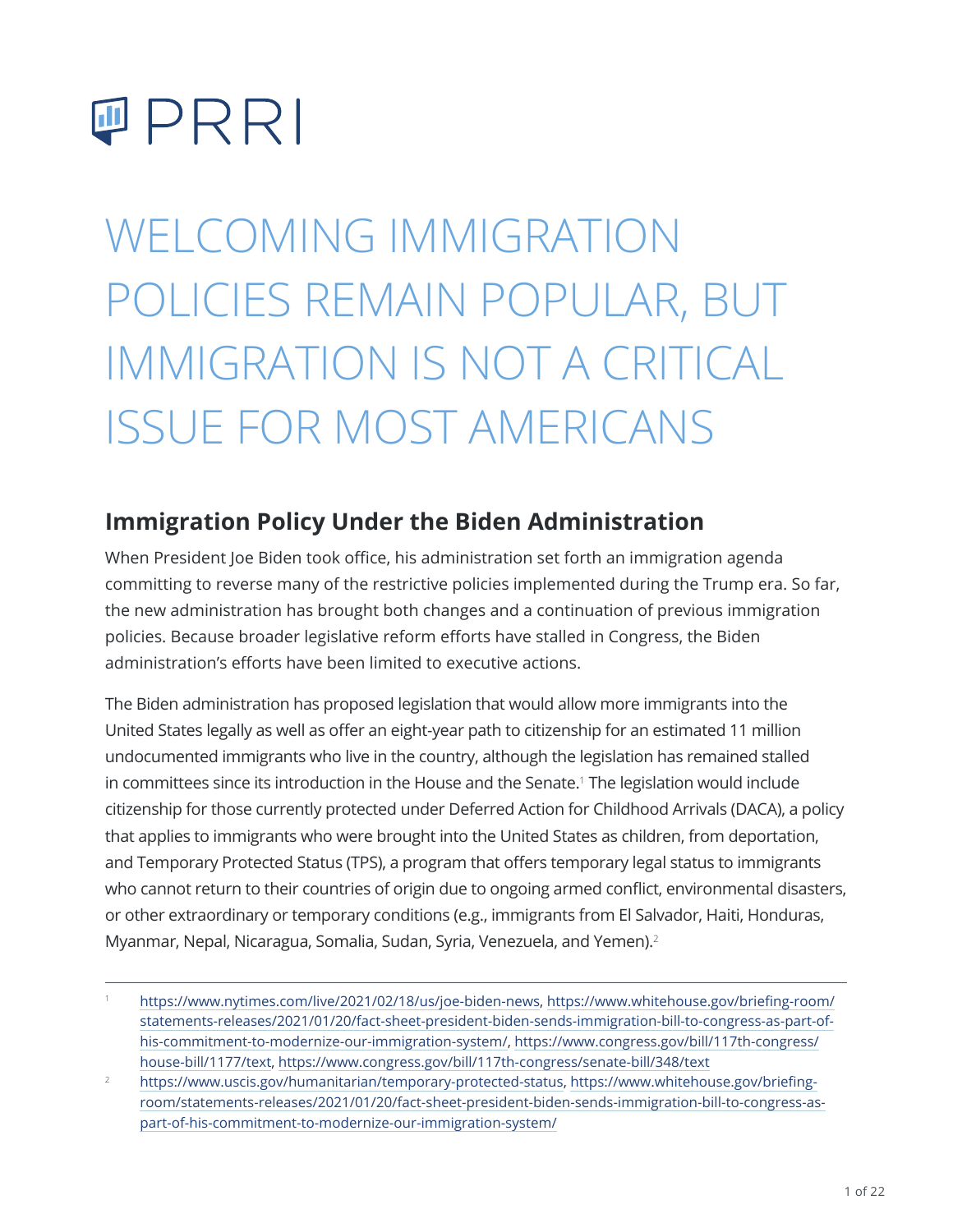In addition, while under the Trump administration the annual ceiling for U.S. refugee admissions decreased from 85,000 to 18,000, the Biden administration—after some controversy—raised the 2022 refugee cap to 125,000. Still, the United States admitted fewer than 12,000 people in the fiscal year 2021, the lowest admission rate of refugees since the program was created in 1980. $3$ Biden has acknowledged the delay to achieve higher admissions and pledged his commitment to "reassert American leadership and American values when it comes to refugee admissions." $^{\rm a}$ 

Despite efforts to make changes to previous immigration policies, the Biden administration continues Donald Trump's pandemic-related implementation of Title 42—a clause of the 1944 Public Health Service Act allowing the government to refuse admission of individuals during certain public health emergencies—which quickly expels migrants at the border without an opportunity to apply for asylum.<sup>5</sup> In addition, a federal court ordered the reimplementation of the Migration Protection Protocols (MPP) in December 2021—a program that returns migrants to Mexico while their U.S. removal proceedings are pending—even though Biden terminated this program the same day he took office.<sup>6</sup>

<sup>3</sup> [https://www.migrationpolicy.org/programs/data-hub/charts/us-annual-refugee-resettlement-ceilings-and](https://www.migrationpolicy.org/programs/data-hub/charts/us-annual-refugee-resettlement-ceilings-and-number-refugees-admitted-united)[number-refugees-admitted-united](https://www.migrationpolicy.org/programs/data-hub/charts/us-annual-refugee-resettlement-ceilings-and-number-refugees-admitted-united)

<sup>4</sup> [https://www.whitehouse.gov/briefing-room/statements-releases/2021/05/03/statement-by-president-joe](https://www.whitehouse.gov/briefing-room/statements-releases/2021/05/03/statement-by-president-joe-biden-on-refugee-admissions/)[biden-on-refugee-admissions/](https://www.whitehouse.gov/briefing-room/statements-releases/2021/05/03/statement-by-president-joe-biden-on-refugee-admissions/)

<sup>5</sup> <https://www.americanimmigrationcouncil.org/research/guide-title-42-expulsions-border>

<sup>6</sup> [https://www.dhs.gov/migrant-protection-protocols,](https://www.dhs.gov/migrant-protection-protocols) [https://www.migrationpolicy.org/article/court-order](https://www.migrationpolicy.org/article/court-order-relaunch-remain-in-mexico)[relaunch-remain-in-mexico](https://www.migrationpolicy.org/article/court-order-relaunch-remain-in-mexico)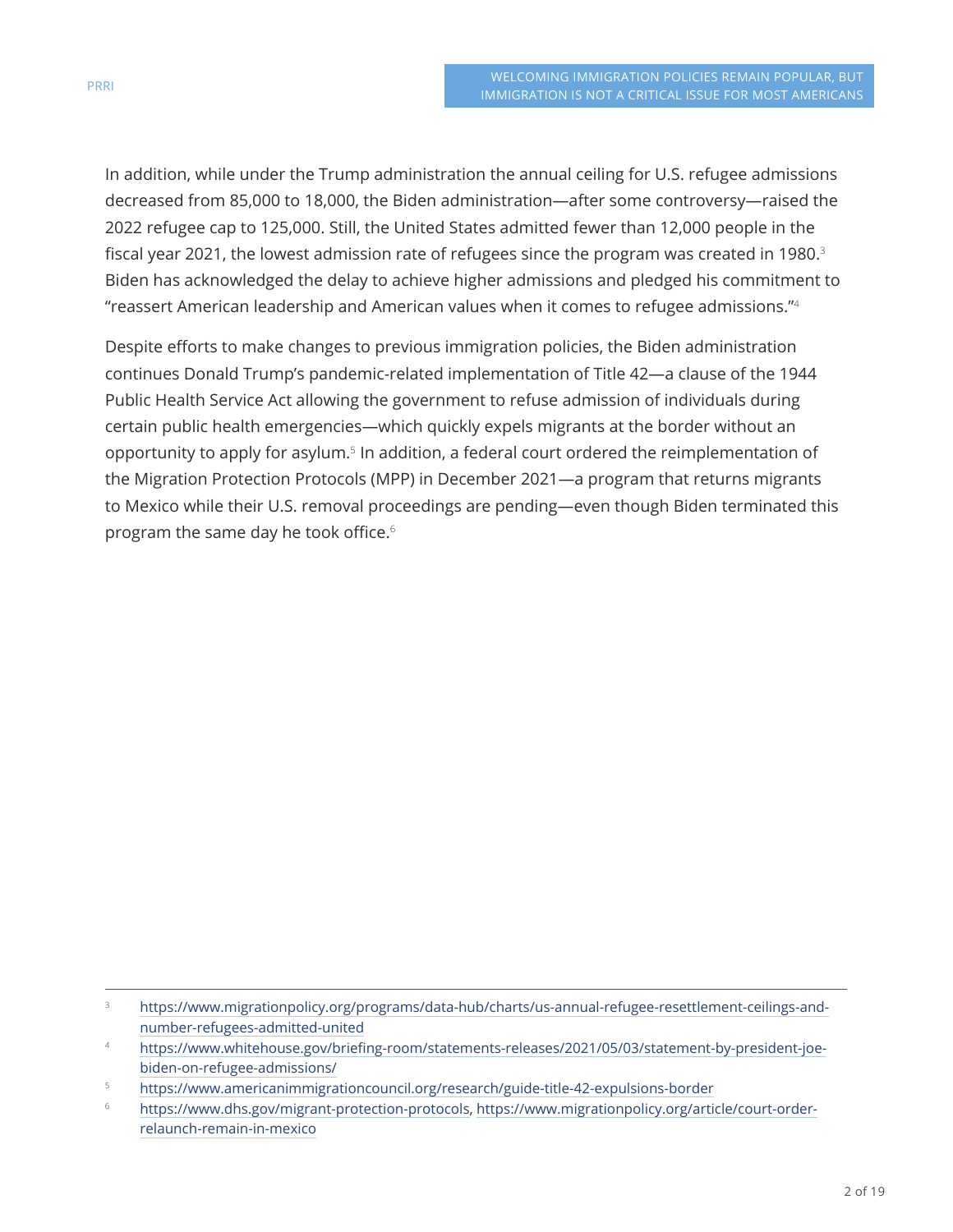# Support for Policies Related to Undocumented Immigrants Living in the U.S.

## **Pathway to Citizenship**

One of the most vexing policy questions is how to deal with the estimated 11 million undocumented immigrants who are currently living in the U.S. Despite the lack of movement on providing a pathway to citizenship in federal legislation, public support has remained largely supportive of such a policy over the last decade.

As of late 2021, about six in ten Americans (62%) say that immigrants living in the U.S. illegally should be allowed a way to become citizens provided they meet certain requirements. This support has remained stable since PRRI first asked the question, in 2013 (63%), with only small declines in 2014 and 2015 and a brief uptick in 2019 (67%). An additional 14% of Americans say they would prefer undocumented immigrants to be eligible for permanent residency status but not citizenship. By contrast, only about one in five Americans (22%) say immigrants living in the U.S. illegally should be identified and deported.

#### **By Party Affiliation**

Democrats have generally become more supportive of allowing undocumented immigrants to become citizens over time, increasing from 71% in 2013 to 76% in 2021, with similar low points in 2014 and 2015 and an apex of 80% in 2019. By contrast, Republicans have become less supportive of this policy, dropping from 53% in 2013 to 43% in 2021. As of late 2021, 13% of Republicans say they would prefer undocumented immigrants to be eligible for permanent residency status but not citizenship. However, 44% of Republicans say immigrants living in the U.S. illegally should be deported, a 12-percentage-point increase since the question was first asked (32%). Majorities of Republicans who most trust Fox News (55%) and far-right media outlets (64%) as their main sources of information say that all immigrants living in the U.S. illegally should be deported. Independents have tracked within a few percentage points of all Americans across the timeline.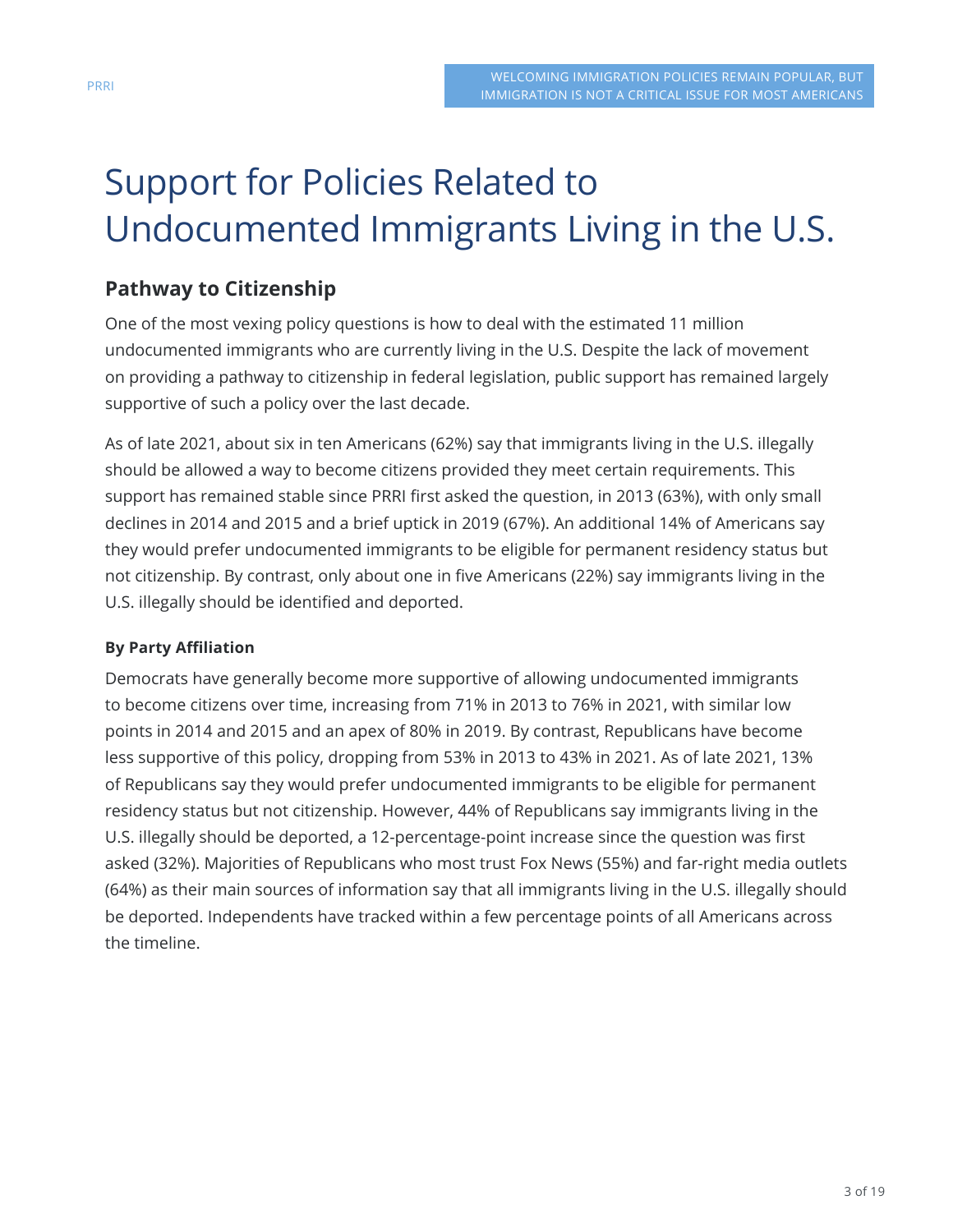#### **FIGURE 1. Support for a Pathway to Citizenship for Undocumented Immigrants, 2013–2021, by Party Affiliation**

Percent who say there should be a pathway for immigrants living in the country illegally to become citizens, provided they meet certain requirements:



Sources: PRRI surveys, 2013–2021.

#### **By Religious Affiliation**

With the exception of white evangelical Protestants, majorities of all religious groups support a pathway to citizenship for undocumented immigrants, including three in four Black Protestants (75%), 70% of Hispanic Catholics, 69% of religiously unaffiliated Americans, 65% of other Christians, 59% of white mainline (non-evangelical) Protestants, 55% of members of non-Christian religions, and 54% of white Catholics.

White evangelical Protestants have become less likely to support allowing undocumented immigrants to become citizens today (47%) than they were in 2013 (56%) and, by contrast, have become substantially more likely to say all immigrants living in the U.S. illegally should be deported (42%), compared to 30% in 2013. White Catholics became less supportive of a path to citizenship in 2021 (54%) than they were in 2013 (62%) as well. Surprisingly, members of non-Christian religions also became less supportive of this policy in 2021 (55%) compared to 2013 (68%), and have grown more supportive of the idea that all immigrants living in the U.S. illegally should be deported (11% in 2013; 21% in 2021). Religiously unaffiliated Americans have grown slightly more supportive of a path to citizenship today (69%) than they were in 2013 (64%).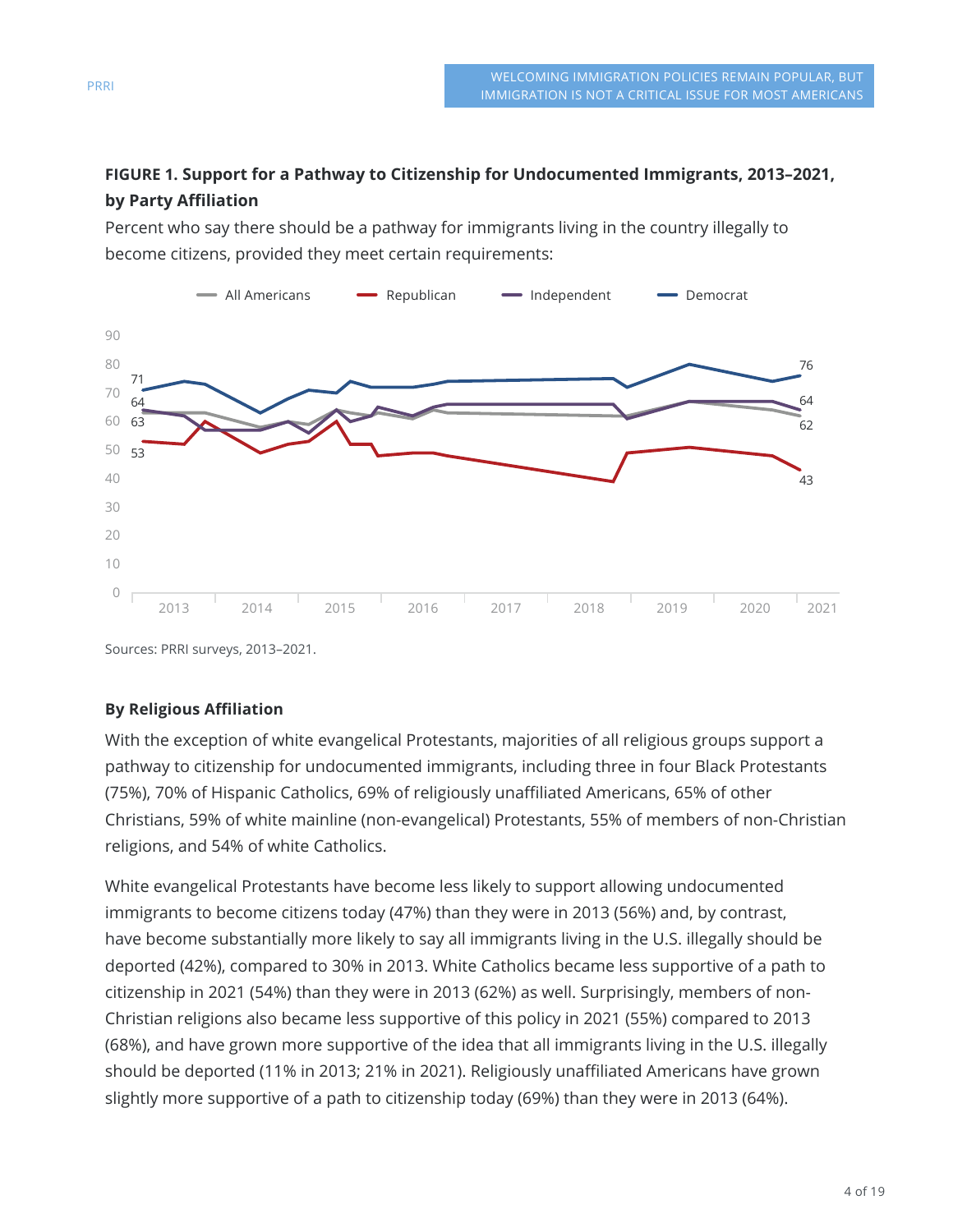### **FIGURE 2. Support for a Pathway to Citizenship for Undocumented Immigrants, 2013–2021, by Religious Affiliation**

Percent who say there should be a pathway for immigrants living in the country illegally to become citizens, provided they meet certain requirements:



\*The number of cases for this group is <100

Sources: PRRI surveys, 2013 and 2021.

Among white Christian groups, white evangelical Protestants who attend religious services at least once a week have become less likely to support a pathway to citizenship for undocumented immigrants in 2021 (45%) compared to 2013 (58%), while white mainline Protestants (62% in 2013; 66% in 2021) and white Catholics (60% in 2013; 57% in 2021) who attend religious services regularly have not shifted much in their support.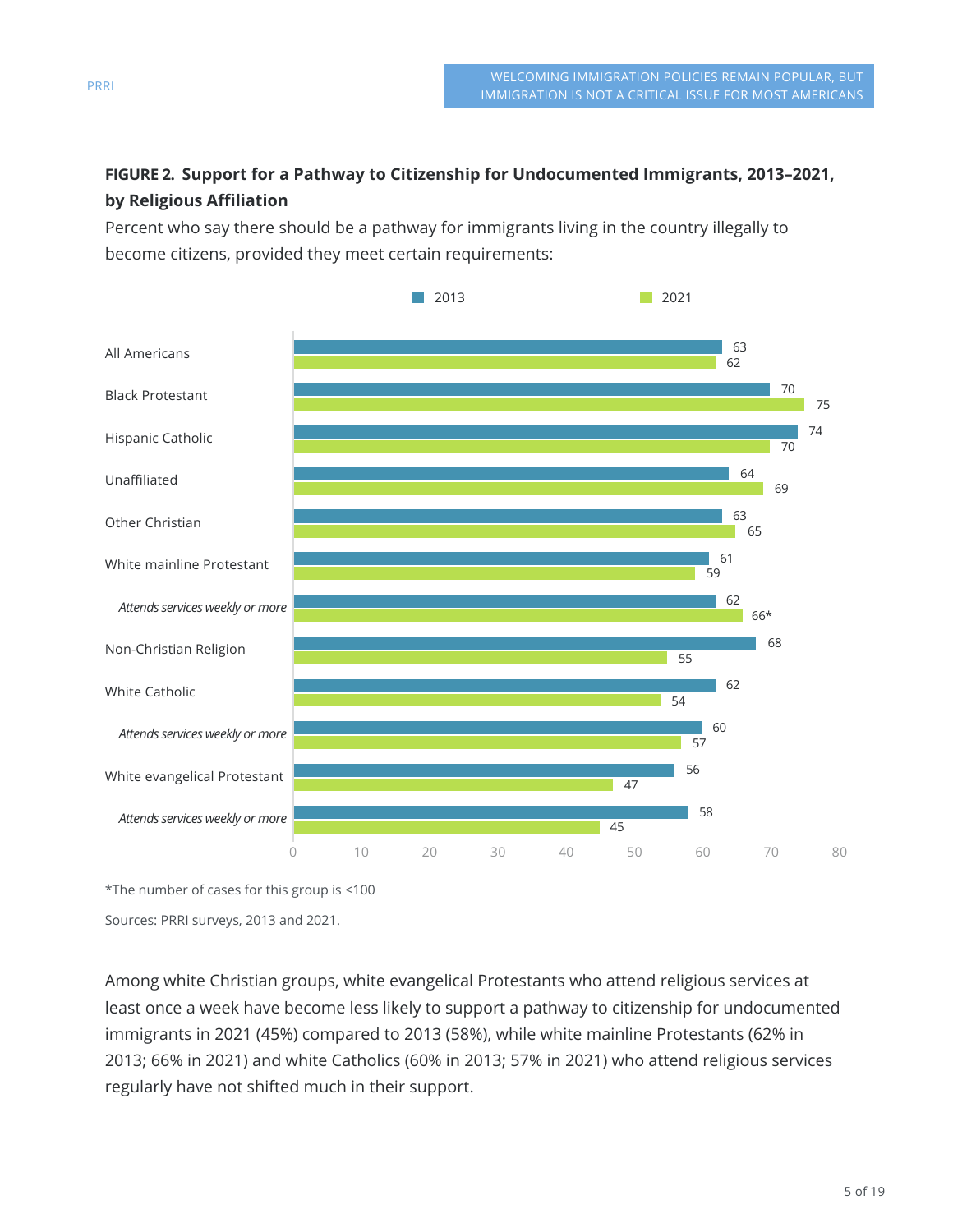#### **By Race/Ethnicity, Education, Age, and Gender**

White Americans (59%) are less likely than Hispanic Americans (69%) and Black Americans (72%) to support a path to citizenship for immigrants. Each of these racial and ethnic groups have remained stable in their support for this policy since 2013. Six in ten white Americans (61%) supported the pathway to citizenship in 2013, although they were slightly more supportive in 2019 (64%) and 2020 (65%). Seven in ten Hispanic Americans (71%) supported the policy in 2013, and more than two-thirds of Black Americans (68%) agreed in 2013.

However, there are notable differences by education among white Americans. White Americans with four-year college degrees or more (68%) have held steady in their support for a path to citizenship since 2013 (68%), but whites without college degrees have become slightly less supportive of this policy (58% in 2013; 54% in 2021).

Overall, Americans with some college (62% in 2013; 61% in 2021), four-year college degrees (66% in 2013; 67% in 2021), and postgraduate degrees (68% in 2013 and 2021) have remained stable in their support for allowing undocumented immigrants to become citizens since 2013. By contrast, Americans with a high school education or less have become slightly less supportive today (57%) than they were in 2013 (62%). Interestingly, postgraduates were notably more supportive in 2020 (73%).

Majorities of Americans across all age groups support allowing undocumented immigrants to become citizens, and this support has also been quite steady since 2013, with the exception of a slight decrease in support among Americans ages 50–64 (down to 56% in 2021 from 62% in 2013). Americans ages 50–64 have become more likely to say all immigrants living in the U.S. illegally should be deported (23% in 2013; 29% in 2021). Americans ages 18–29 are the most likely to support a pathway to citizenship (68%; nearly unchanged from 67% in 2013), compared to Americans ages 30–49 (62%; nearly unchanged from 61% in 2013) and Americans ages 65 and over (61%; a slight but not statistically significant decline from 65% in 2013).

In 2021, there were no differences in support for a pathway to citizenship for undocumented immigrants between women and men (63% vs. 61%). However, over the past decade, women have been slightly more likely than men to support this policy (65% vs. 61% in 2013; 66% vs. 57% in 2018; 70% vs. 63% in 2019; 66% vs. 62% in 2020).

Support for a pathway to citizenship by region has remained stable since 2013 and does not vary much by region or border state status. About six in ten Americans who live in the Northeast (61% in 2013; 59% in 2021), the Midwest (63% in 2013; 59% in 2021), the South (62% in both 2013 and 2021), and the West (66% in 2013; 65% in 2021) support a pathway to citizenship for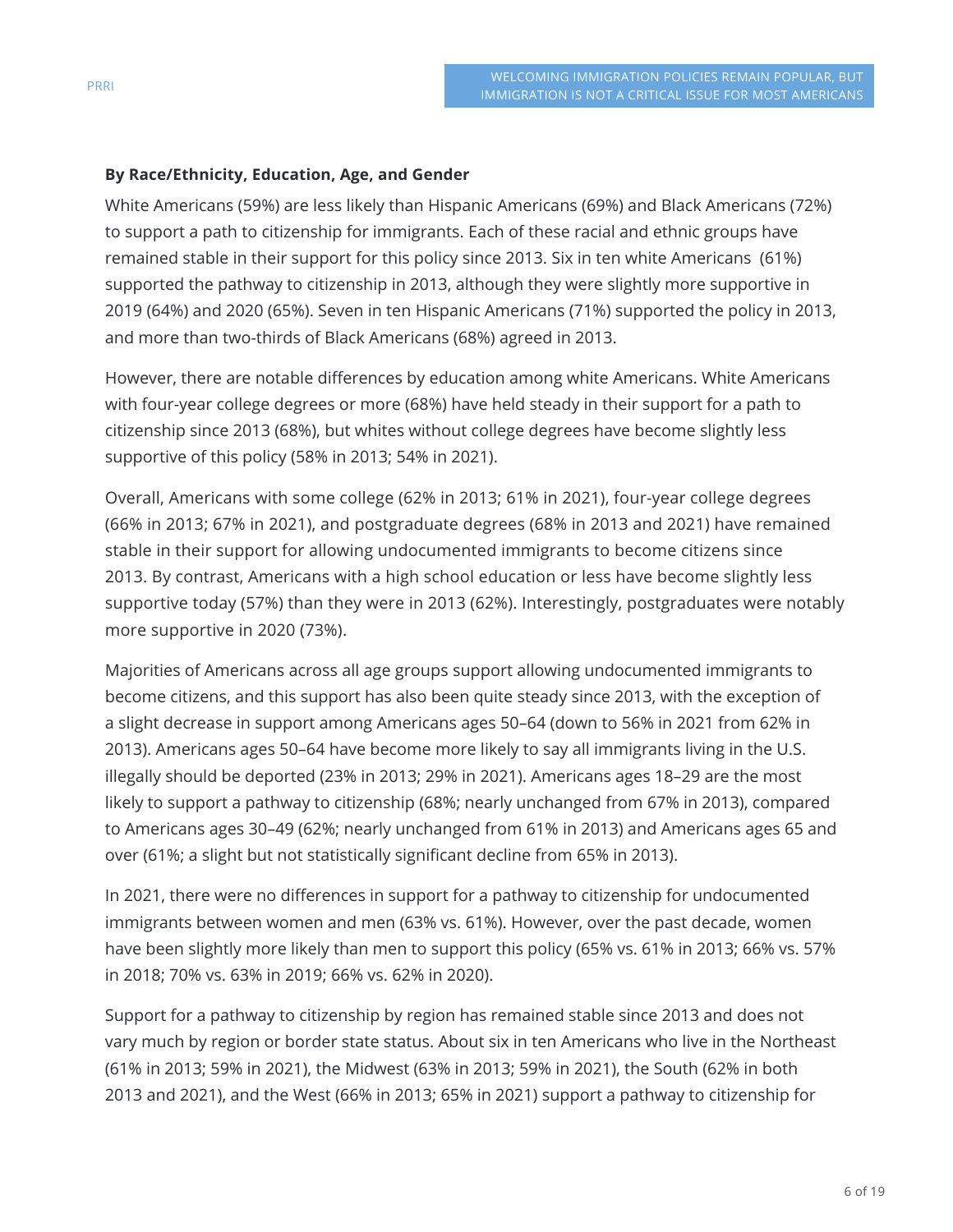undocumented immigrants. Americans who live in border states, including Arizona, California, New Mexico, and Texas, similarly have not shifted their opinion on this policy compared to 2013 (62% in 2013; 63% in 2021).

## **What Explains Support for a Pathway to Citizenship?**

PRRI constructed a logistic regression model to explain what characteristics are associated with support for a pathway to citizenship. The dependent variable is a recoded variable where support to allow undocumented immigrants a way to become citizens provided they meet certain requirements is coded as 1 and all other options are coded as 0.

The independent variables can be thought of in three categories: (1) political and religious belief variables, (2) attitudes toward immigrants, and (3) socioeconomic and demographic variables.

Democrats and independents are about twice as likely as Republicans to support a policy that will allow a way for undocumented immigrants to become citizens provided they meet certain requirements. The only demographic variable that reached statistical significance is race: Americans who identify with another race are about half as likely as white Americans to support a pathway to citizenship.

| Variable                                                                             | <b>Odds Ratio</b> | <b>Direction</b><br>likely than | <b>Reference Category</b>                                                                               |  |  |  |  |
|--------------------------------------------------------------------------------------|-------------------|---------------------------------|---------------------------------------------------------------------------------------------------------|--|--|--|--|
| <b>Political Variables</b>                                                           |                   |                                 |                                                                                                         |  |  |  |  |
| Democrat                                                                             | 2.0               | More                            | Republican                                                                                              |  |  |  |  |
| Independent                                                                          | 1.5               | More                            | Republican                                                                                              |  |  |  |  |
| <b>Attitudes Toward Immigrants</b>                                                   |                   |                                 |                                                                                                         |  |  |  |  |
| Immigrants today strengthen<br>our country because of their<br>hard work and talents | 2.8               | More                            | Immigrants today are a burden on our<br>country because they take our jobs,<br>housing, and health care |  |  |  |  |
| Immigrants strengthen<br>American society                                            | 2.3               | More                            | Immigrants threaten traditional<br>American customs and values                                          |  |  |  |  |
| <b>Socioeconomic and Demographic Variables</b>                                       |                   |                                 |                                                                                                         |  |  |  |  |
| American who identify with<br>another race                                           | 1.8               | Less                            | White American                                                                                          |  |  |  |  |

#### **TABLE 1. Odds of Supporting a Pathway to Citizenship**

Notes: Table includes variables with odds ratios that are statistically significant. See Appendix A for complete regression output.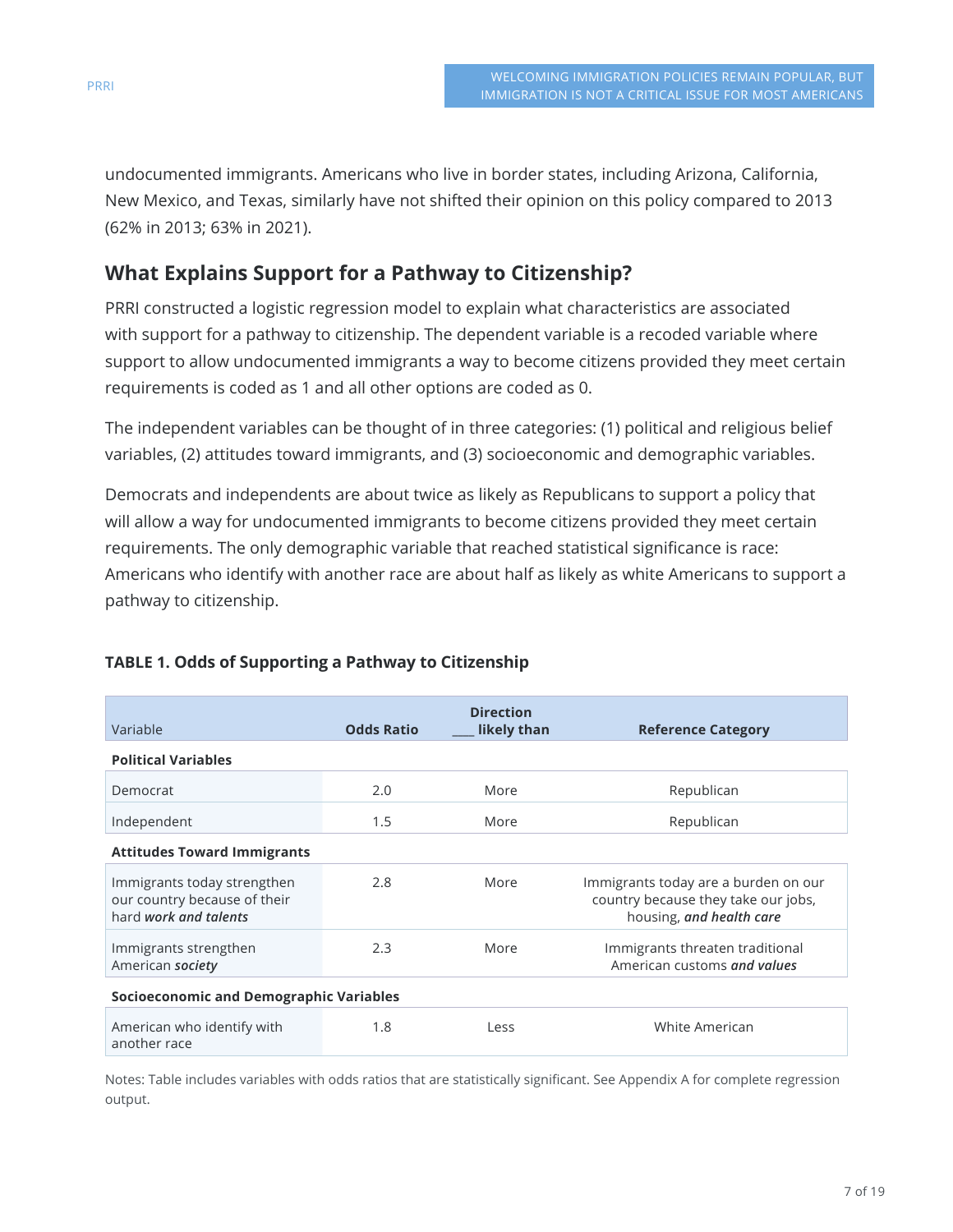The most influential variables are those dealing with how Americans view immigrants. Americans who think that immigrants strengthen this country because of their hard work and talents are nearly three times more likely to support this policy than those who think that immigrants today are a burden to this country. Similarly, Americans who think that immigrants strengthen American society are twice as likely as Americans who think that immigrants threaten traditional American customs and values to support this policy.

### **Legal Status for Dreamers**

Nearly two-thirds of Americans (64%) favor allowing immigrants brought illegally to the U.S. as children, better known as Dreamers, to gain legal resident status, while one-third (34%) are opposed. Support for this policy has remained constant since late 2018.

Only 44% of Republicans favor allowing immigrants brought illegally to the U.S. as children to gain legal resident status, compared to 56% who oppose it. Unsurprisingly, large majorities of Republicans who most trust far-right media outlets (75%) and Fox News (68%) among television news sources oppose this policy. Only 25% and 31%, respectively, of both groups support it. In 2019, Democrats experienced a brief decline in support to 74%, but bounced back to 80% in 2020 and 79% in 2021. Independents have consistently grown more supportive of this policy, from 61% in 2018 to 67% in 2019 and 72% in 2020, and stayed at 70% in 2021. Attitudes among partisans have remained relatively stable since 2018.

Majorities of nearly all demographic groups favor allowing immigrants brought illegally to the U.S. as children to gain legal resident status, including gender, race, education, age, region, and geographic location. Only white evangelical Protestants (47%) and Republicans (44%) do not reach majority support for this policy, similar to their support levels for a pathway to citizenship.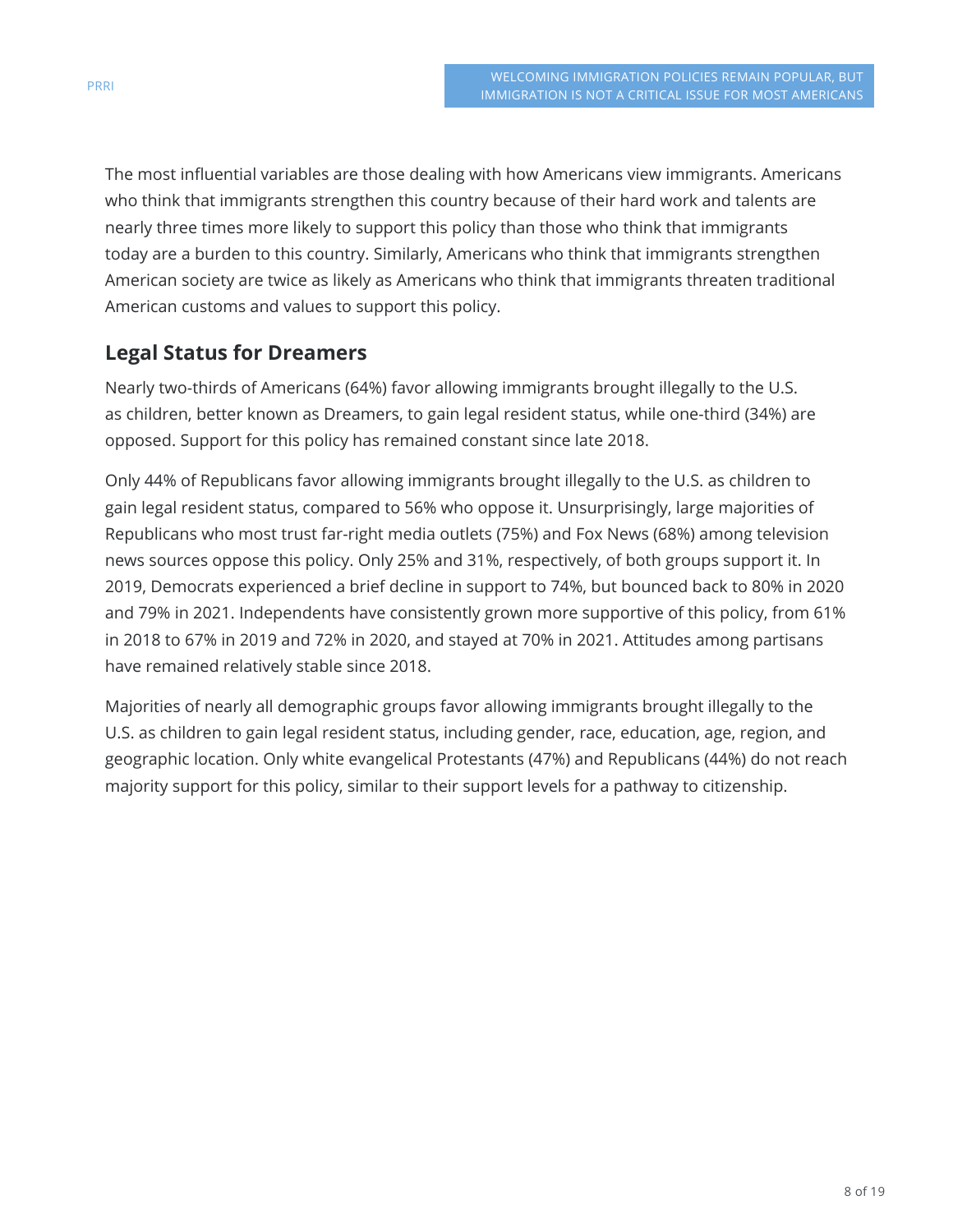# Immigration as a Critical Issue

Despite the popularity of more welcoming immigration policies, the issue is not considered critical by most Americans, and is in fact considered most critical by those who are opposed to a pathway to citizenship and legal status for Dreamers. More than four in ten Americans (44%) rate immigration as a critical issue, another 44% say it is one of many important issues, and about one in ten say it is not important at all (9%). The proportion who say immigration is a critical issue has been as low as 34% in 2013, when PRRI first asked this question, and 33% in 2020 (33%), while in 2019 it jumped to nearly half (49%).

Republicans (64%) have become much more likely to say immigration is a critical issue since 2013 (41%), despite a brief return to lower levels in 2020 (38%). Independents have followed a similar pattern, up to 41% in 2021 from 33% in 2013 and 29% in 2020. In 2021, large majorities of Republicans who most trust far-right media sources (86%) and Fox News (71%) to provide accurate information about politics and current events say that immigration is a critical issue. (These groups were not available prior to 2021.) Democrats, however, have wobbled from 30% saying immigration is a critical issue in 2013 up to 49% in 2019, then back to 33% in 2021.



**FIGURE 3. Americans' Views of Immigration as a Critical Issue, 2013-2021, by Party Affiliation** Percent who say immigration is a critical issue:

Sources: PRRI surveys, 2013-2021.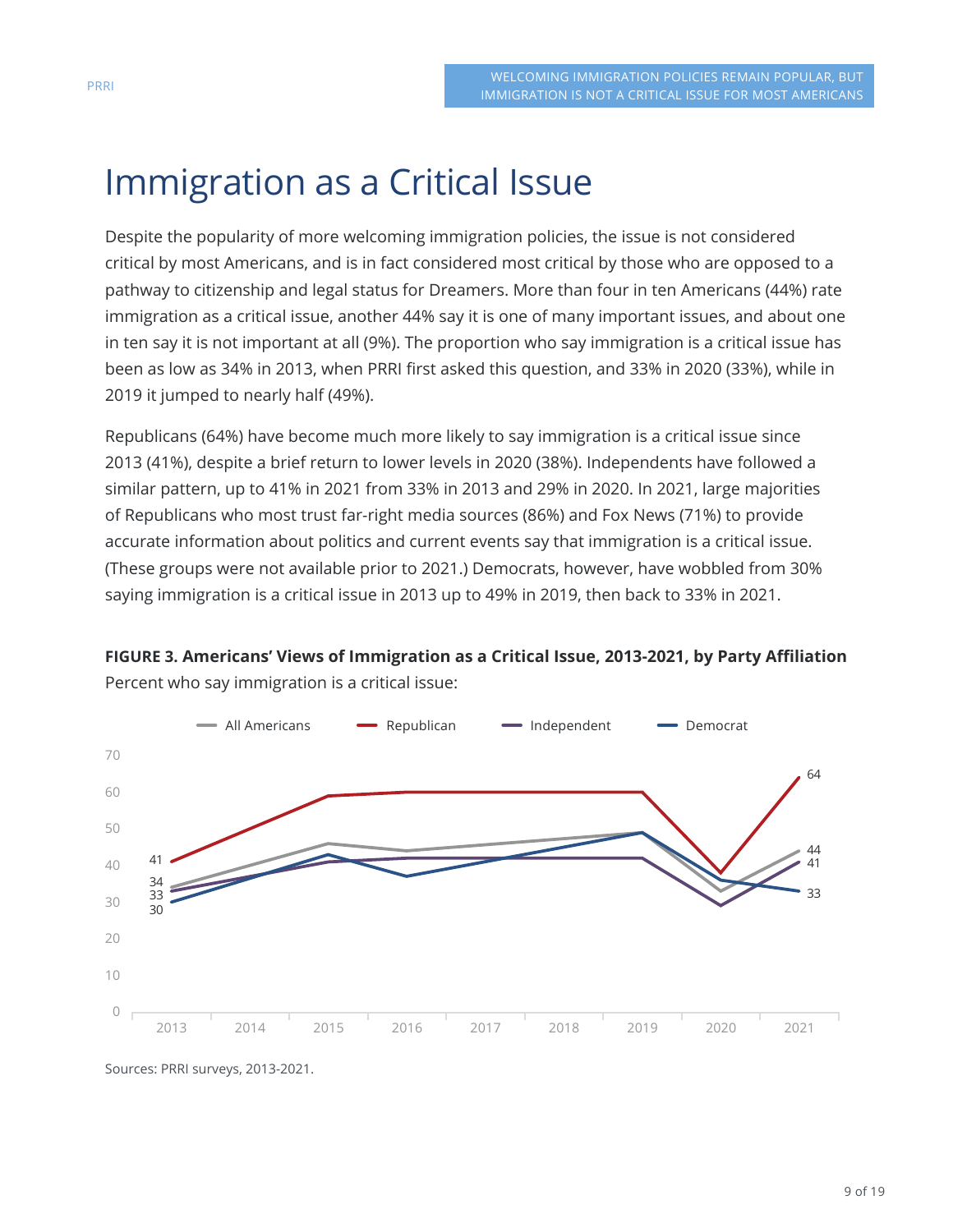With the exception of the brief downturn in 2020, white Christian groups and religiously unaffiliated Americans have become more likely to say that immigration is a critical issue since 2013.<sup>7</sup> White evangelical Protestants increased from 38% saying immigration is a critical issue in 2013 to 54% in 2021, white Catholics increased from 36% in 2013 to 57% in 2021, and white mainline Protestants increased from 32% in 2013 to 53% in 2021. Religiously unaffiliated Americans, the only other religious group large enough to be measured in all of these surveys, have remained mostly stable, at 30% in 2013 and 32% in 2021, except for small upticks in 2015 (38%) and 2019 (37%).

Nearly half of white (47%) and Hispanic Americans (49%) say that immigration is a critical issue, compared to about one-third of Black Americans (35%). However, white Americans with fouryear college degrees are notably less likely than white Americans without four-year college degrees to rate immigration as a critical issue (37% vs. 52%). This gap is notably wider today than it was in 2013 (30% vs. 36%), with white Americans without four-year college degrees becoming substantially more likely to say immigration is a critical issue over time.

#### **FIGURE 4. Americans' Views of Immigration as a Critical Issue, 2013-2021, by White Christian Groups and Religiously Unaffiliated Americans**



Percent who say immigration is a critical issue:

<sup>7</sup> The number of cases for all other religious groups is < 100.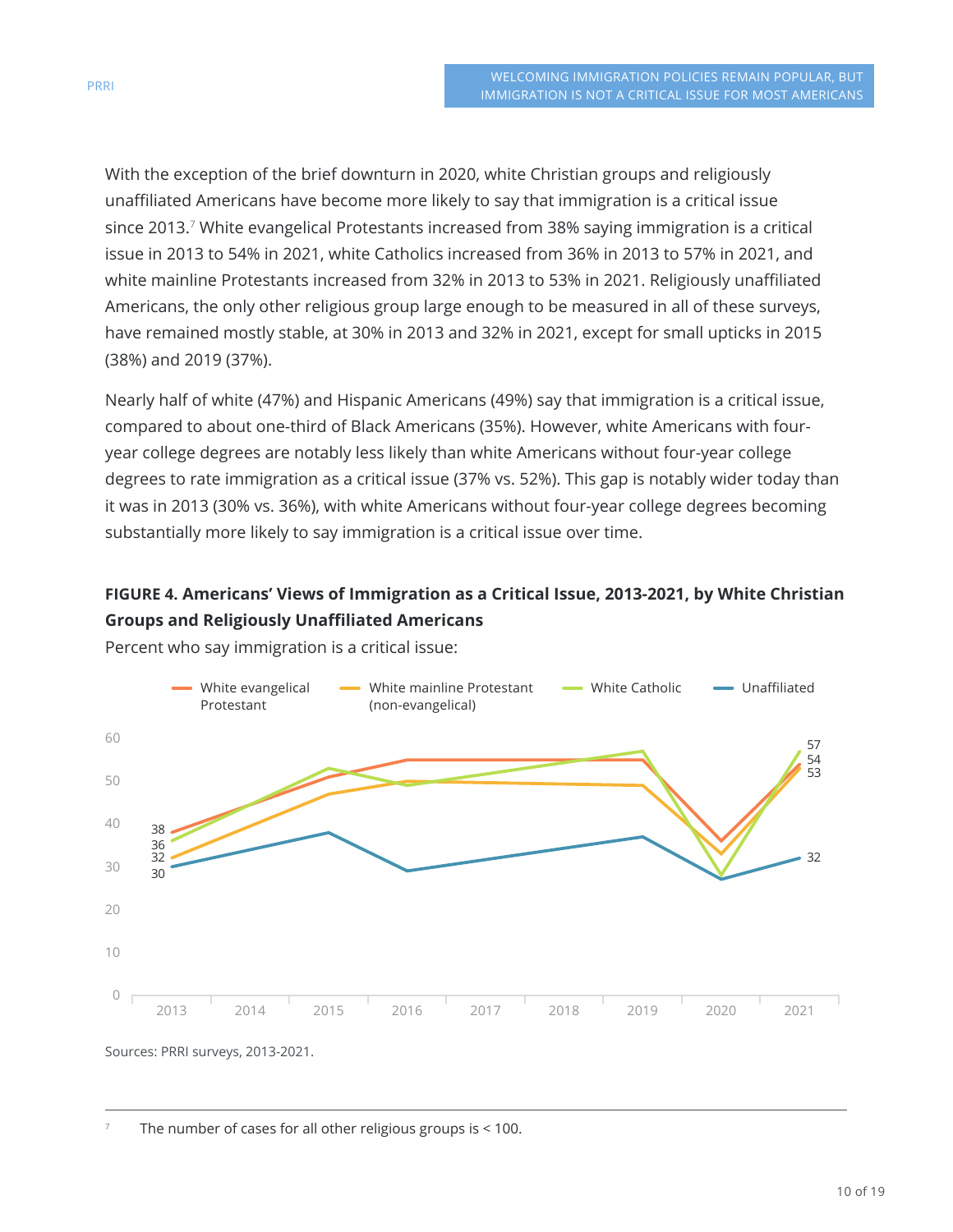Rating immigration as a critical issue generally increases with age, from Americans ages 18–29 (41%, up from 30% in 2013), Americans 30–49 (38%, up from 33% in 2013), Americans 50–64 (46%, up from 37% in 2013), to Americans 65 and over (55%, up from 40% in 2013).

Interestingly, the groups who reached a majority indicating that immigration is a critical issue, such as Republicans (64%), including those who most trust far-right news (86%) and Fox News (71%) and white evangelical Protestants (54%), also show the lowest support for allowing immigrants brought illegally to the U.S. as children to gain legal resident status (DACA) and allowing undocumented immigrants to become citizens provided they meet certain requirements.

Support for DACA and a pathway to citizenship among those who say immigration is a critical issue follows the same patterns, with seven in ten Democrats (70% and 71%, respectively) and majorities of independents (58% and 56%, respectively) supporting both policies. A substantially smaller percentage of Republicans (43% and 35%, respectively) and white evangelical Protestants (41% and 34%) support both policies.

## **FIGURE 5. Support for DACA and a Pathway to Citizenship for Undocumented Immigrants Among Those Who Say Immigration is a Critical Issue, by Party Affiliation and White Evangelical Protestants**



Percent who say immigration is a critical issue and support:

Source: PRRI 2021 American Values Survey.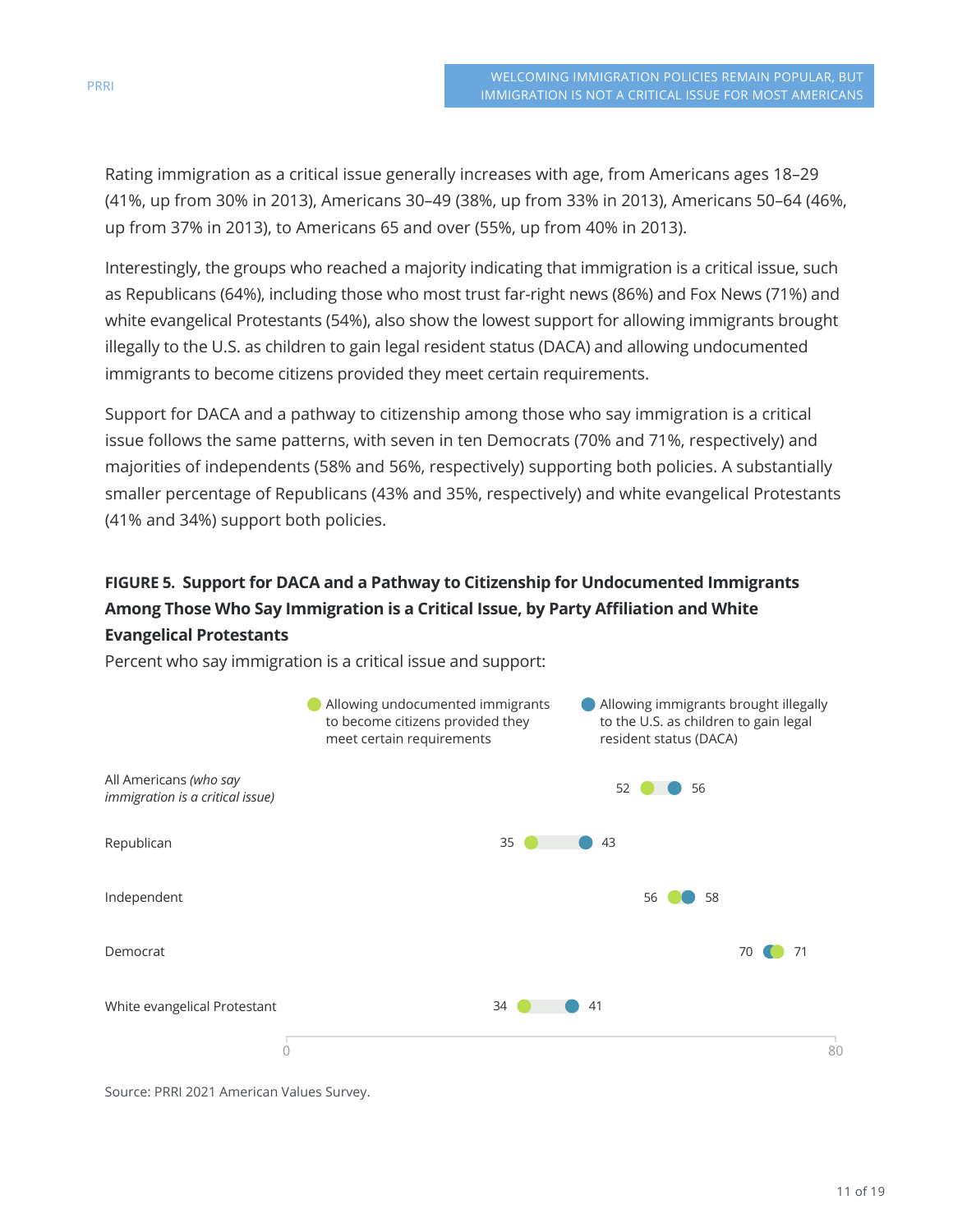# What Do Immigrants Contribute to American Society?

#### **Immigrants: Strength or Cultural Threat?**

A majority of Americans (56%) say that in general, newcomers strengthen American society, compared to four in ten (40%) who say that newcomers threaten traditional American customs and values. These opinions have shifted over time. In 2011, 53% said newcomers strengthen American society. That proportion increased to 60% in 2018 and is down slightly today, to 56%. By contrast, in 2011, 42% said newcomers threaten traditional American customs and values; this went down to 37% in 2018 and remains about the same today (40%).

Republicans are less likely to have positive views of immigrants today (28%) than they were in 2018 (34%) and in 2011 (39%), and have grown more likely to believe that immigrants threaten American values (55% in 2011, 65% in 2018, and 71% today). In fact, the vast majority of Republicans who most trust far-right media outlets (90%) and Fox News (80%) say newcomers threaten traditional American customs and values. By contrast, more than three in four

#### **FIGURE 6. Immigrants Strengthen American Society, 2011–2021, by Party Affiliation**

Percent who say the growing number of newcomers from other countries strengthens American society:



Sources: PRRI surveys, 2011–2021.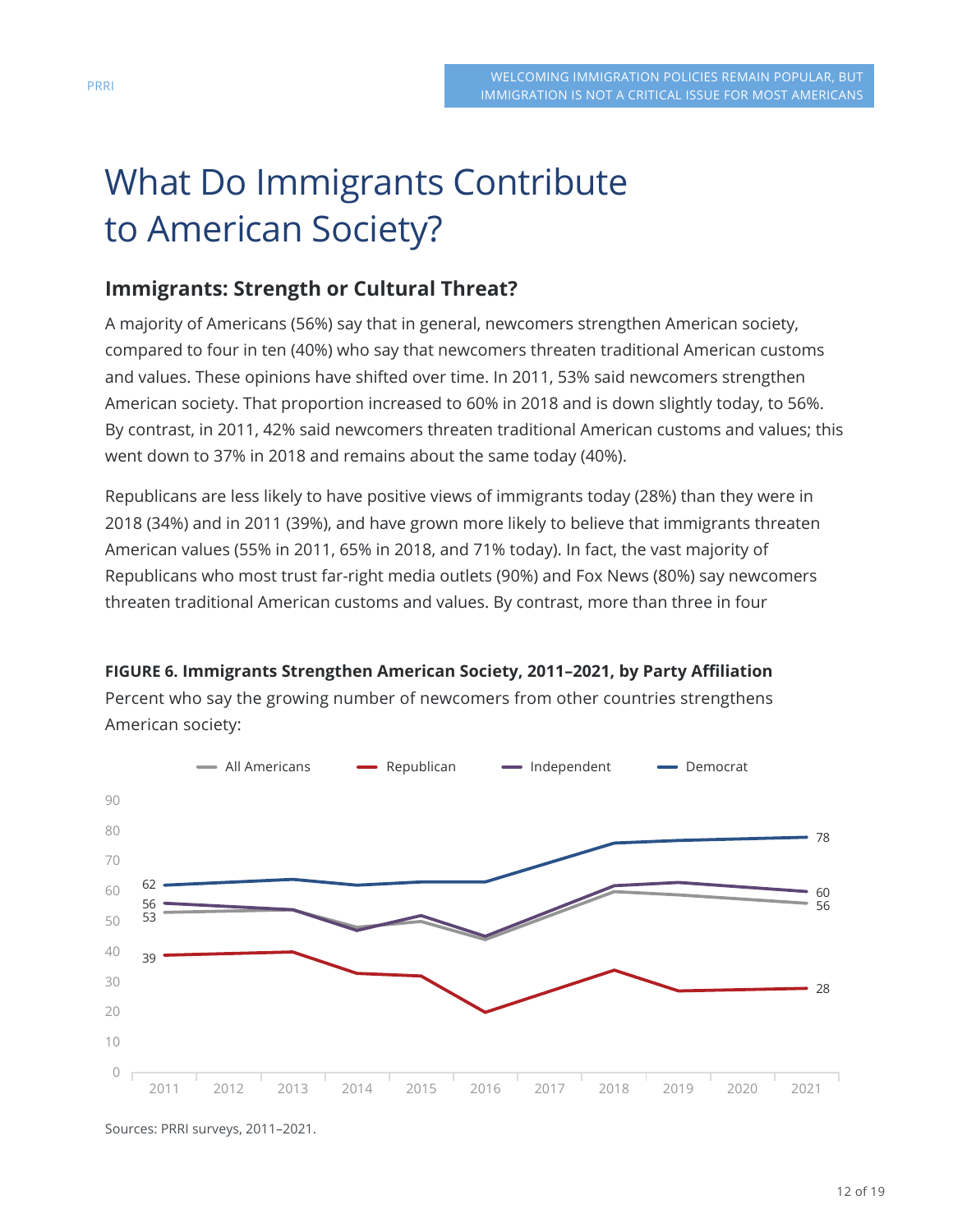Democrats (78%) say immigrants *strengthen* American society, unchanged from 2018 (76%) but up from 2011 (62%). Six in ten independents (60%) say immigrants strengthen American society.

With the exception of white Christians, majorities of all religious groups say that newcomers strengthen American society, including about three in four religiously unaffiliated Americans (74%), 69% of Black Protestants, 65% of members of non-Christian religions, 61% of Hispanic Catholics, and 58% of other Christians. White evangelical Protestants are the least likely to agree that immigrants strengthen American society and haven't shifted significantly from this opinion since 2011 (38% and 35% in 2021), with a brief peak in 2018 (43%). While about half of white mainline Protestants and white Catholics (both 46%) say that immigrants strengthen American society, white Catholics are notably less likely to think so today than they were in 2011 (56%), while white mainline Protestants remain stable (48% in 2011). Black Protestants (48% in 2011; 69% in 2021) and religiously unaffiliated Americans (65% in 2011; 74% in 2021) have grown to view immigrants positively over the past decade.

**FIGURE 7. Immigrants Strengthen American Society, 2011–2021, by Religious Affiliation** Percent who say the growing number of newcomers from other countries strengthens American society:



Sources: PRRI surveys, 2011 and 2021.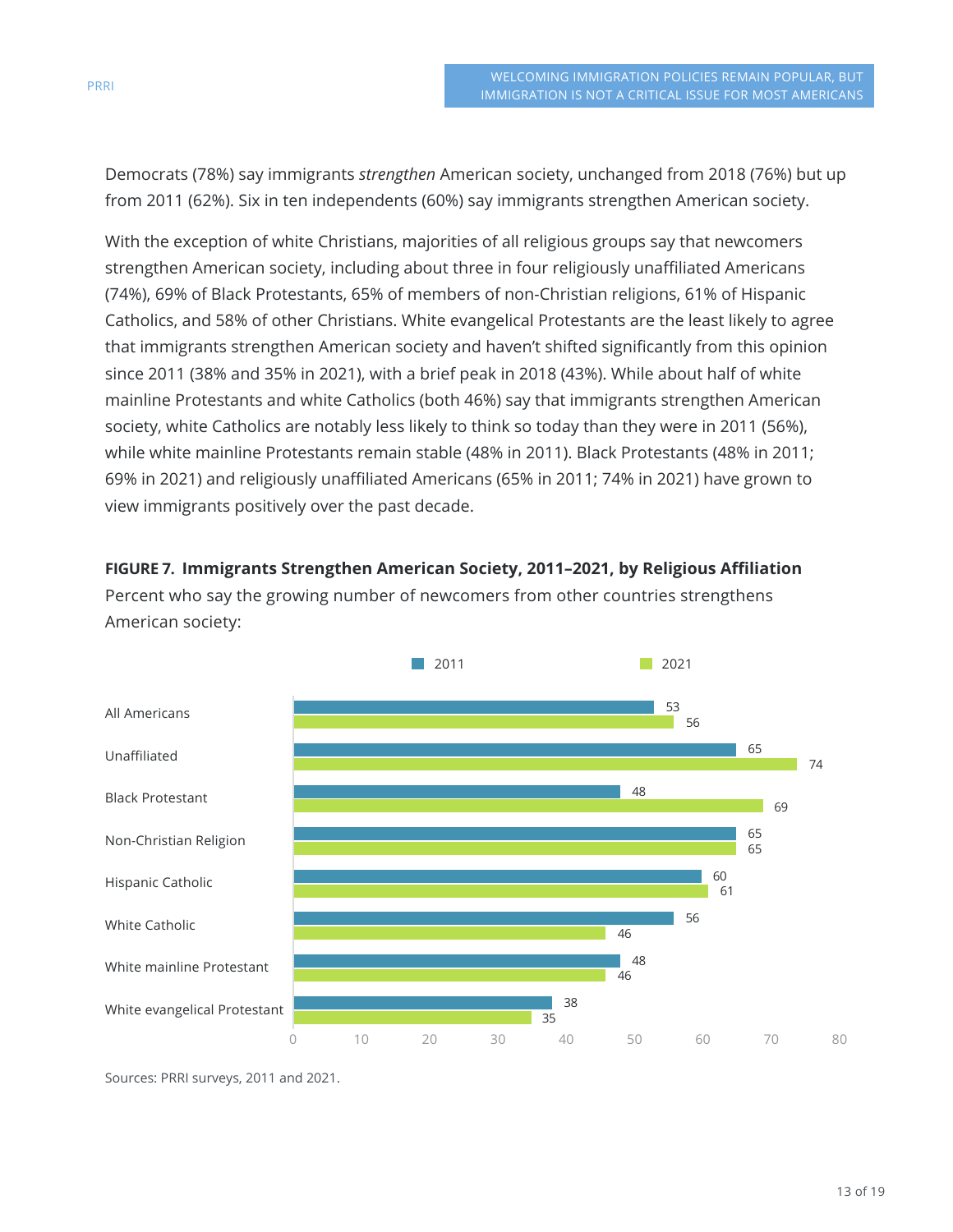White Americans (52%) are less likely than Black Americans (70%) and Hispanic Americans (62%) to say that newcomers strengthen American society and have remained steady since 2011 (51%). While Hispanic Americans are less likely to believe that newcomers strengthen American society today (62%) compared to 2018 (72%) and 2019 (76%), they remain similar to 2011 levels (64%). By contrast, Black Americans have grown significantly more positive in their opinions about immigrants since 2011, when about 51% said that newcomers strengthen American society.

While young Americans (64% in 2011; 67% in 2021) and Americans ages 50–64 (51% in 2011; 49% in 2021) have remained steady in their opinions of immigrants strengthening American society since 2011, Americans ages 30–49 (54% in 2011; 61% 2021) and Americans 65 and over (41% in 2011; 48% in 2021) have grown more positive in their opinions over the last decade.

### **Immigrants: Strength or Economic Burden?**

Six in ten Americans (61%) say that immigrants today strengthen our country because of their hard work and talents, compared to one-third (35%) who say that immigrants are a burden on our country because they take jobs, housing, and health care. These opinions haven't shifted since 2018 (64% vs. 33%) but have notably shifted since late 2010 (44% vs. 48%).

#### **FIGURE 8. Immigrants Strengthen America, 2010–2021, by Religious Affiliation**

Percent who say immigrants strengthen the country because of their hard work and talents:



Sources: PRRI surveys, 2010 and 2021.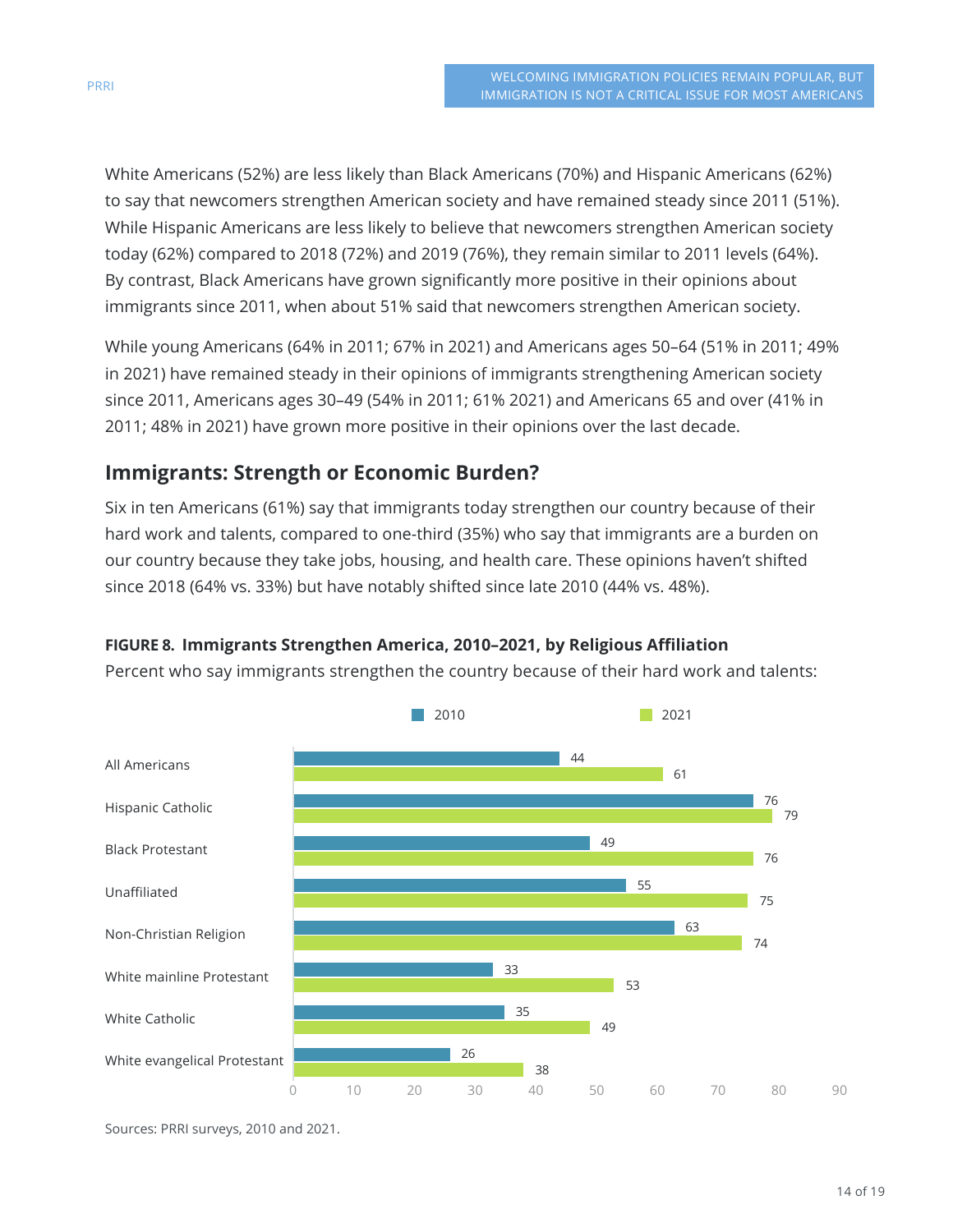Partisans are deeply divided over the impact of immigration. One-third of Republicans (32%), twothirds of independents (65%), and more than eight in ten Democrats (82%) say that immigrants strengthen the country because of their hard work and talents. Two-thirds of Republicans (65%) say instead that immigrants are a burden because they take jobs, housing, and health care. More than three in four Republicans who most trust far-right media outlets (79%) and Fox News (76%) agree that immigrants are a burden to the country. In late 2010, 26% of Republicans, 45% of independents, and 55% of Democrats said that immigrants strengthen the country because of their hard work and talents.

Even though white Christian groups are the least likely to say that immigrants strengthen the country because of their hard work and talents, they are more likely to do so today than they were in late 2010. The same is true among all other religious groups, with the exception of Hispanic Catholics, who have remained stable in this view (76% in 2010; 79% in 2021). While about one-third of white mainline Protestants (33%) and white Catholics (35%) said in late 2010 that immigrants strengthen the country because of their hard work and talents, this percentage has risen today to 53% and 49%, respectively. Even among white evangelical Protestants who are the least likely to agree, they have grown from 26% in 2010 to 38% today. Black Protestants show the biggest shift since late 2010 (from 49% to 76% today), followed by religiously unaffiliated Americans (from 55% to 75% today) and members of non-Christian religions (from 63% to 74% today).



#### **FIGURE 9. Immigrants Strengthen America, 2010–2021, by Education Levels**

Percent who say immigrants strengthen the country because of their hard work and talents:

Sources: PRRI surveys, 2010–2021.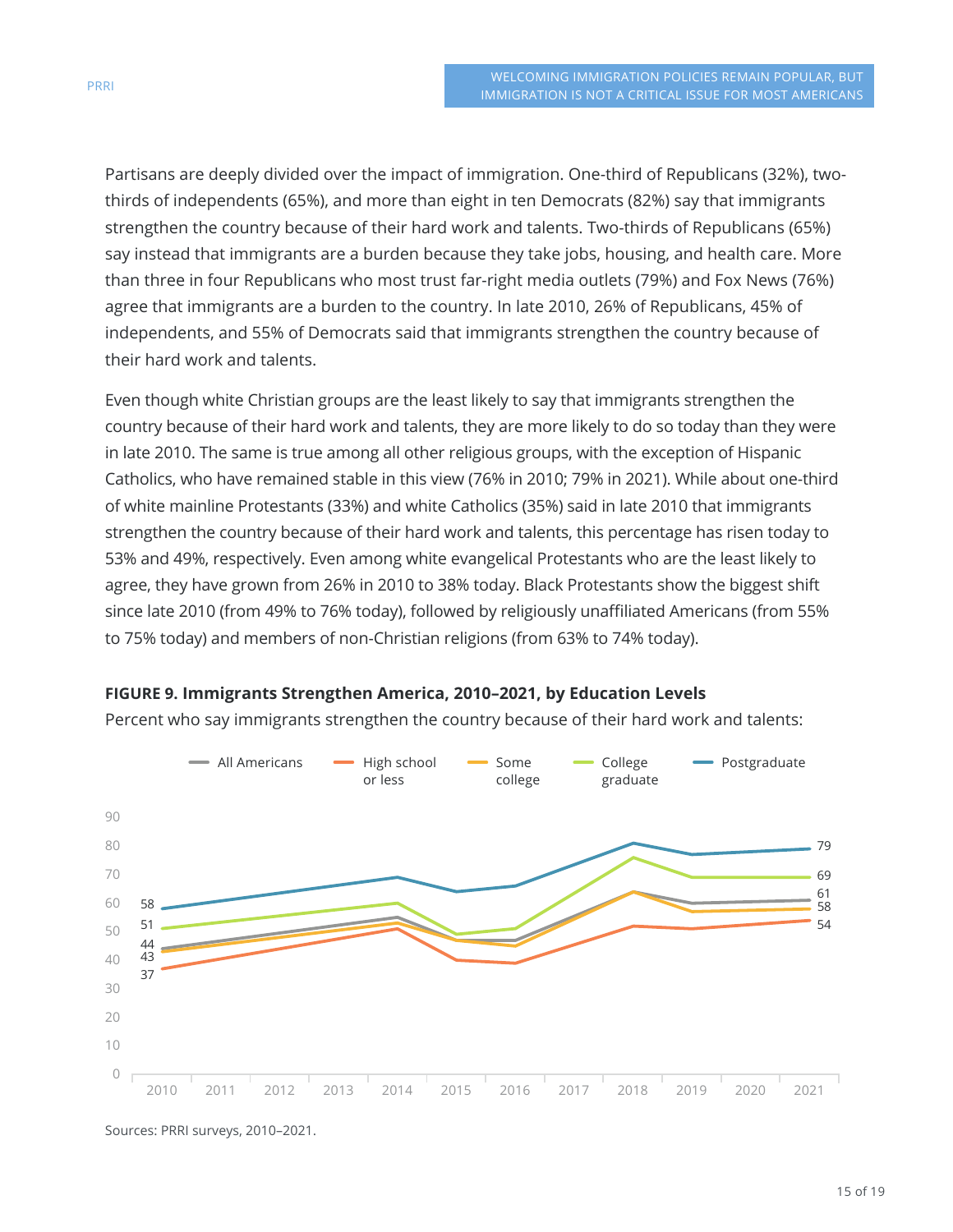Across all education levels, Americans have consistently grown more likely to say that immigrants strengthen the country because of their hard work and talents compared to 2010, with the highest peak in 2018. Americans with a high school education grew from 37% in 2010 to 52% in 2018 and 54% today, while Americans with some college grew from 43% in 2010 to 64% in 2018 but slightly declined to 58% in 2021. College-educated Americans grew from 51% to 76% in 2018 and bounced back to 69% in 2021, while postgraduates went from 58% to 81% in 2018 and are at about 79% today.

The same trends take place with age. Americans ages 18-29 grew more likely to say that immigrants strengthen the country because of their hard work and talents, from 56% in 2010 to 72% in 2018, and stayed there. Americans ages 30–49 grew from 48% in 2010 to 69% in 2018, and stayed at 66% in 2021. Americans ages 50–64 grew from 36% to 57% in 2018, and stayed at 54% in 2021. Americans 65 years and over went from 32% to 56% in 2018, and stayed at 53% in 2021.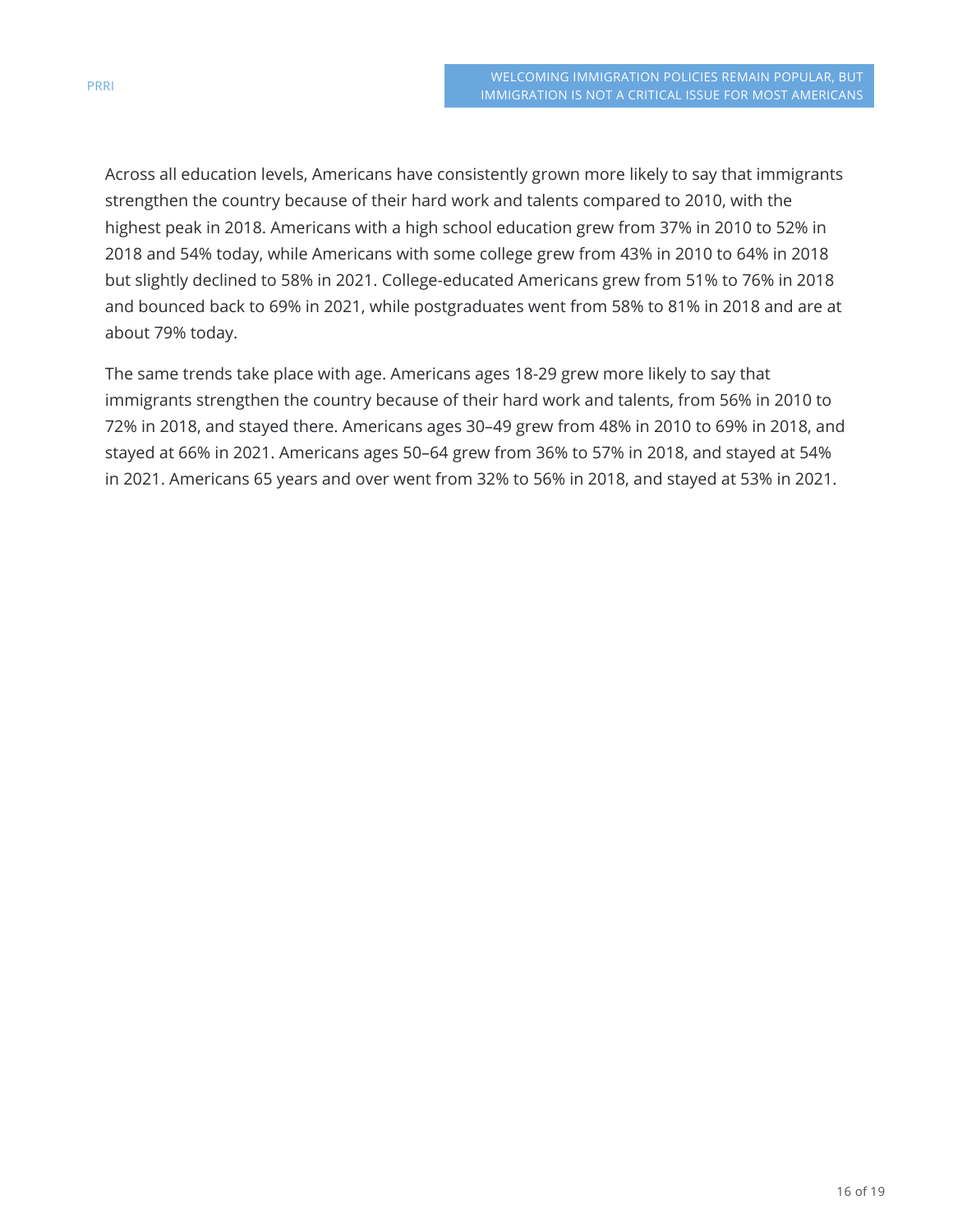#### **APPENDIX A. Output Variables for Regression Model Predicting Support for a Pathway to Citizenship for Undocumented Immigrants**

|                                                                                   | <b>Model 1</b> |           |                   |       |
|-----------------------------------------------------------------------------------|----------------|-----------|-------------------|-------|
|                                                                                   | Coef.          | <b>SE</b> | <b>Odds Ratio</b> | SE    |
| Independent                                                                       | $0.413**$      | 0.132     | $1.511**$         | 0.200 |
| Democrat                                                                          | $0.694***$     | 0.149     | $2.001***$        | 0.298 |
| Born again                                                                        | $-0.049$       | 0.119     | 1.049             | 0.125 |
| Immigrants strengthen American society                                            | $0.835***$     | 0.134     | $2.305***$        | 0.308 |
| Immigrants today strengthen our country<br>because of their hard work and talents | $1.036***$     | 0.134     | $2.818***$        | 0.378 |
| Woman                                                                             | 0.124          | 0.100     | 1.132             | 0.113 |
| Age                                                                               | 0.002          | 0.003     | 1.002             | 0.003 |
| Race: Black                                                                       | 0.023          | 0.186     | 1.023             | 0.191 |
| Race: Hispanic                                                                    | 0.104          | 0.161     | 1.110             | 0.178 |
| Race: Other Race                                                                  | $-0.588*$      | 0.231     | $0.555*$          | 0.128 |
| Race: Multiracial                                                                 | $-0.142$       | 0.289     | 0.868             | 0.251 |
| Edu: Some college                                                                 | 0.052          | 0.127     | 1.054             | 0.134 |
| Edu: College degree                                                               | 0.142          | 0.150     | 1.152             | 0.173 |
| Edu: Postgraduate degree                                                          | $-0.042$       | 0.164     | 0.959             | 0.157 |
| Inc: \$50,000-\$100,000                                                           | 0.130          | 0.132     | 1.138             | 0.150 |
| Inc: \$100,000 or higher                                                          | 0.136          | 0.139     | 1.145             | 0.160 |
| Reg: Midwest                                                                      | 0.109          | 0.155     | 1.115             | 0.172 |
| Reg: South                                                                        | 0.116          | 0.144     | 1.123             | 0.162 |
| Reg: West                                                                         | 0.196          | 0.158     | 1.216             | 0.192 |
| Constant                                                                          | $-1.318***$    | 0.256     | $0.267**$         | 0.069 |
| $\mathsf N$                                                                       | 2,508          |           | 2,508             |       |

Notes: \* p<0.05; \*\* p<0.01; \*\*\* p<0.001 indicates statistical significance at 95% confidence interval or higher.

Don't know/refused responses included in models to maintain full sample.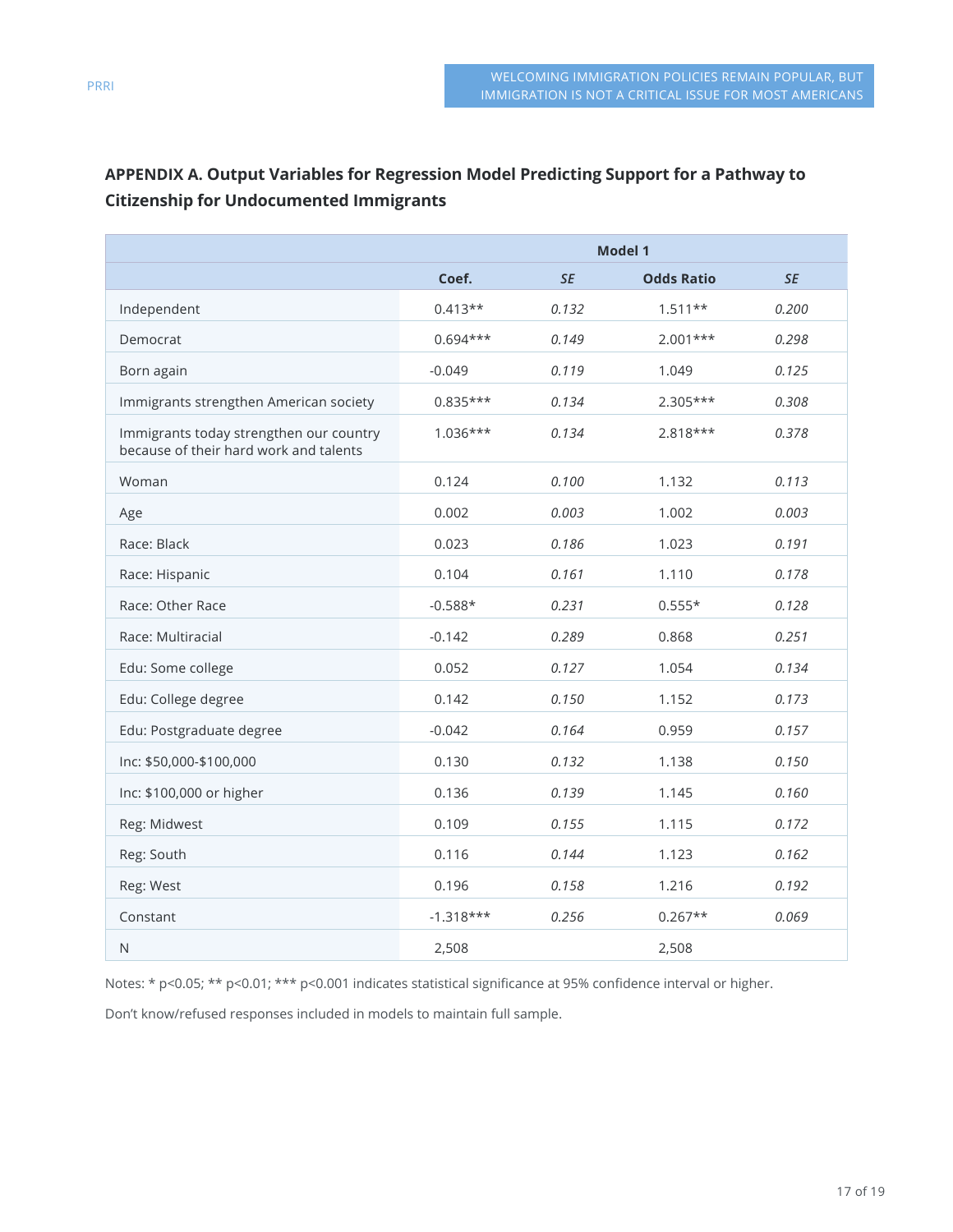# Survey Methodology

The survey was designed and conducted by PRRI. The survey was made possible through the generous support of the Carnegie Corporation of New York, with additional support from the Wilbur and Hilda Glenn Family Foundation and the Unitarian Universalist Veatch Program at Shelter Rock. Interviews were conducted among a representative sample of 2,508 adults (age 18 and up) living in all 50 states in the United States who are part of Ipsos's Knowledge Panel. Interviews were conducted online between September 16 and 29, 2021.

Respondents are recruited to the KnowledgePanel using an addressed-based sampling methodology from the Delivery Sequence File of the USPS – a database with full coverage of all delivery addresses in the U.S. As such, it covers all households regardless of their phone status, providing a representative online sample. Unlike optin panels, households are not permitted to "self-select" into the panel; and are generally limited to how many surveys they can take within a given time period.

The initial sample drawn from the KnowledgePanel was adjusted using pre-stratification weights so that it approximates the adult U.S. population defined by the latest March supplement of the Current Population Survey. Next, a probability proportional to size (PPS) sampling scheme was used to select a representative sample.

**APPENDIX B. Demographic, Political, Religious, and Geographic Subgroup Sample Sizes**

|                              | <b>General Public</b><br>(unweighted) |  |
|------------------------------|---------------------------------------|--|
| <b>Total Sample</b>          | 2,508                                 |  |
|                              |                                       |  |
| Male                         | 1,248                                 |  |
| Female                       | 1,260                                 |  |
|                              |                                       |  |
| Republican                   | 737                                   |  |
| Independent                  | 728                                   |  |
| Democrat                     | 813                                   |  |
| Other/Don't know             | 230                                   |  |
|                              |                                       |  |
| White, non-Hispanic          | 1,780                                 |  |
| Black, non-Hispanic          | 229                                   |  |
| Hispanic                     | 293                                   |  |
| Multiracial                  | 85                                    |  |
| Other                        | 121                                   |  |
|                              |                                       |  |
| Age 18-29                    | 320                                   |  |
| 30-49                        | 721                                   |  |
| 50-64                        | 746                                   |  |
| $65+$                        | 721                                   |  |
|                              |                                       |  |
| White evangelical Protestant | 377                                   |  |
| White mainline Protestant    | 404                                   |  |
| <b>Black Protestant</b>      | 144                                   |  |
| Hispanic Protestant          | 58                                    |  |
| Other Protestant of color    | 385                                   |  |
| <b>White Catholic</b>        | 385                                   |  |
| Hispanic Catholic            | 147                                   |  |
| Other Christian              | 188                                   |  |
| Non-Christian religion       | 143                                   |  |
| Religiously unaffiliated     | 627                                   |  |
|                              |                                       |  |
| Northeast                    | 455                                   |  |
| Midwest                      | 550                                   |  |
| South                        | 920                                   |  |
| West                         | 583                                   |  |